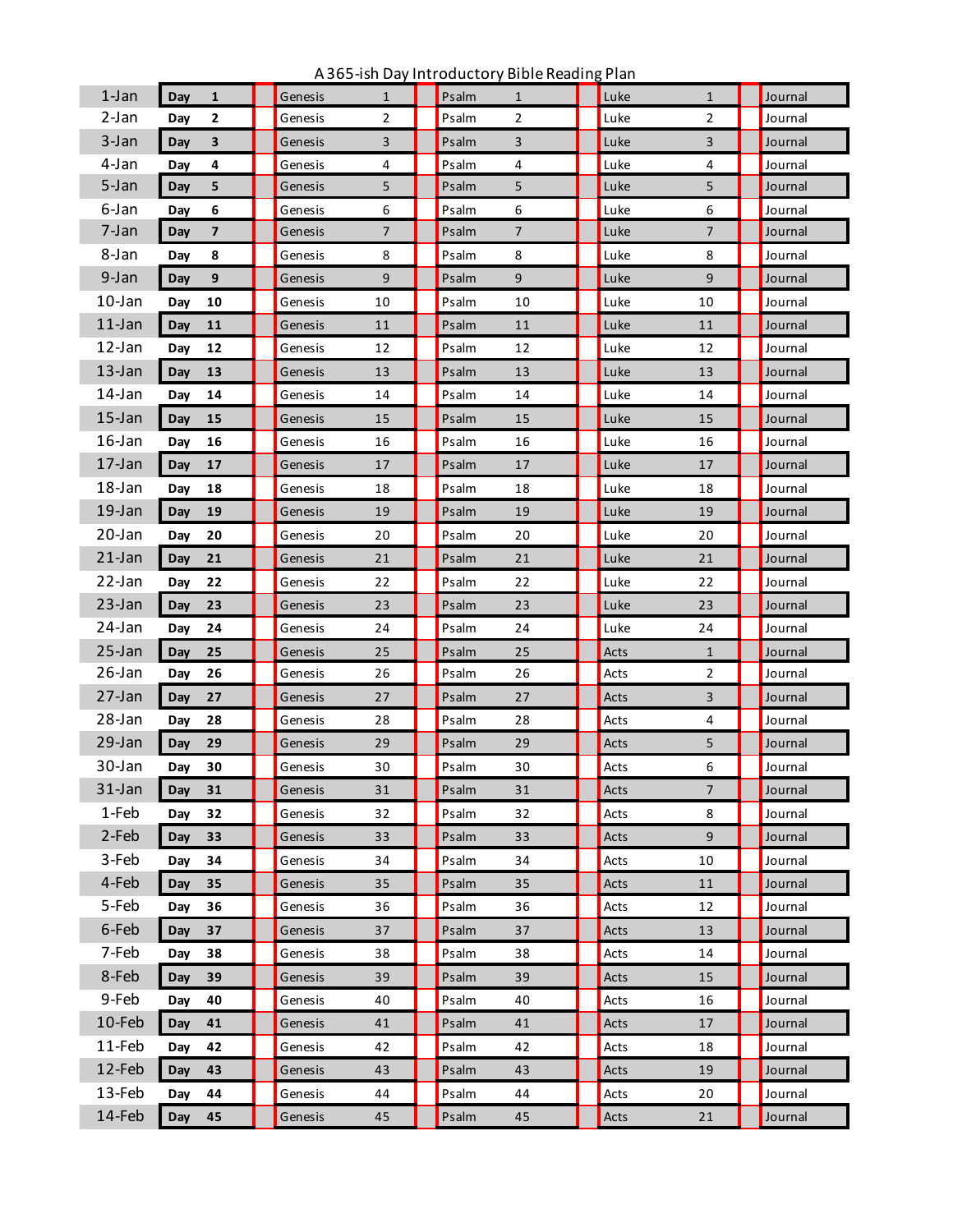| 15-Feb | 46<br>Day | Genesis | 46             | Psalm | 46 | Acts       | 22                      | Journal |
|--------|-----------|---------|----------------|-------|----|------------|-------------------------|---------|
| 16-Feb | 47<br>Day | Genesis | 47             | Psalm | 47 | Acts       | 23                      | Journal |
| 17-Feb | 48<br>Day | Genesis | 48             | Psalm | 48 | Acts       | 24                      | Journal |
| 18-Feb | 49<br>Day | Genesis | 49             | Psalm | 49 | Acts       | 25                      | Journal |
| 19-Feb | 50<br>Day | Genesis | 50             | Psalm | 50 | Acts       | 26                      | Journal |
| 20-Feb | 51<br>Day | Exdous  | $\mathbf{1}$   | Psalm | 51 | Acts       | 27                      | Journal |
| 21-Feb | Day<br>52 | Exdous  | $\overline{2}$ | Psalm | 52 | Acts       | 28                      | Journal |
| 22-Feb | 53<br>Day | Exdous  | 3              | Psalm | 53 | Romans     | $\mathbf{1}$            | Journal |
| 23-Feb | 54<br>Day | Exdous  | 4              | Psalm | 54 | Romans     | $\overline{2}$          | Journal |
| 24-Feb | 55<br>Day | Exdous  | 5              | Psalm | 55 | Romans     | 3                       | Journal |
| 25-Feb | 56<br>Day | Exdous  | 6              | Psalm | 56 | Romans     | 4                       | Journal |
| 26-Feb | 57<br>Day | Exdous  | 7              | Psalm | 57 | Romans     | 5                       | Journal |
| 27-Feb | 58<br>Day | Exdous  | 8              | Psalm | 58 | Romans     | 6                       | Journal |
| 28-Feb | 59<br>Day | Exdous  | 9              | Psalm | 59 | Romans     | 7                       | Journal |
| 1-Mar  | 60<br>Day | Exdous  | 10             | Psalm | 60 | Romans     | 8                       | Journal |
| 2-Mar  | 61<br>Day | Exdous  | 11             | Psalm | 61 | Romans     | 9                       | Journal |
| 3-Mar  | 62<br>Day | Exdous  | 12             | Psalm | 62 | Romans     | 10                      | Journal |
| 4-Mar  | 63<br>Day | Exdous  | 13             | Psalm | 63 | Romans     | 11                      | Journal |
| 5-Mar  | 64<br>Day | Exdous  | 14             | Psalm | 64 | Romans     | 12                      | Journal |
| 6-Mar  | 65<br>Day | Exdous  | 15             | Psalm | 65 | Romans     | 13                      | Journal |
| 7-Mar  | 66<br>Day | Exdous  | 16             | Psalm | 66 | Romans     | 14                      | Journal |
| 8-Mar  | 67<br>Day | Exdous  | 17             | Psalm | 67 | Romans     | 15                      | Journal |
| 9-Mar  | 68<br>Day | Exdous  | 18             | Psalm | 68 | Romans     | 16                      | Journal |
| 10-Mar | 69<br>Day | Exdous  | 19             | Psalm | 69 | 1 Corinth. | $\mathbf{1}$            | Journal |
| 11-Mar | 70<br>Day | Exdous  | 20             | Psalm | 70 | 1 Corinth. | 2                       | Journal |
| 12-Mar | Day<br>71 | Exdous  | 21             | Psalm | 71 | 1 Corinth. | 3                       | Journal |
| 13-Mar | 72<br>Day | Exdous  | 22             | Psalm | 72 | 1 Corinth. | 4                       | Journal |
| 14-Mar | 73<br>Day | Exdous  | 23             | Psalm | 73 | 1 Corinth. | 5                       | Journal |
| 15-Mar | 74<br>Day | Exdous  | 24             | Psalm | 74 | 1 Corinth. | 6                       | Journal |
| 16-Mar | Day<br>75 | Exdous  | 25             | Psalm | 75 | 1 Corinth. | 7                       | Journal |
| 17-Mar | 76<br>Day | Exdous  | 26             | Psalm | 76 | 1 Corinth. | 8                       | Journal |
| 18-Mar | 77<br>Day | Exdous  | 27             | Psalm | 77 | 1 Corinth. | 9                       | Journal |
| 19-Mar | 78<br>Day | Exdous  | 28             | Psalm | 78 | 1 Corinth. | 10                      | Journal |
| 20-Mar | Day<br>79 | Exdous  | 29             | Psalm | 79 | 1 Corinth. | 11                      | Journal |
| 21-Mar | Day<br>80 | Exdous  | 30             | Psalm | 80 | 1 Corinth. | 12                      | Journal |
| 22-Mar | Day<br>81 | Exdous  | 31             | Psalm | 81 | 1 Corinth. | 13                      | Journal |
| 23-Mar | 82<br>Day | Exdous  | 32             | Psalm | 82 | 1 Corinth. | 14                      | Journal |
| 24-Mar | Day<br>83 | Exdous  | 33             | Psalm | 83 | 1 Corinth. | 15                      | Journal |
| 25-Mar | 84<br>Day | Exdous  | 34             | Psalm | 84 | 1 Corinth. | 16                      | Journal |
| 26-Mar | 85<br>Day | Exdous  | 35             | Psalm | 85 | Ephesians  | $\mathbf{1}$            | Journal |
| 27-Mar | Day<br>86 | Exdous  | 36             | Psalm | 86 | Ephesians  | $\overline{2}$          | Journal |
| 28-Mar | 87<br>Day | Exdous  | 37             | Psalm | 87 | Ephesians  | $\overline{\mathbf{3}}$ | Journal |
| 29-Mar | Day<br>88 | Exdous  | 38             | Psalm | 88 | Ephesians  | 4                       | Journal |
| 30-Mar | 89<br>Day | Exdous  | 39             | Psalm | 89 | Ephesians  | 5                       | Journal |
| 31-Mar | Day<br>90 | Exdous  | 40             | Psalm | 90 | Ephesians  | 6                       | Journal |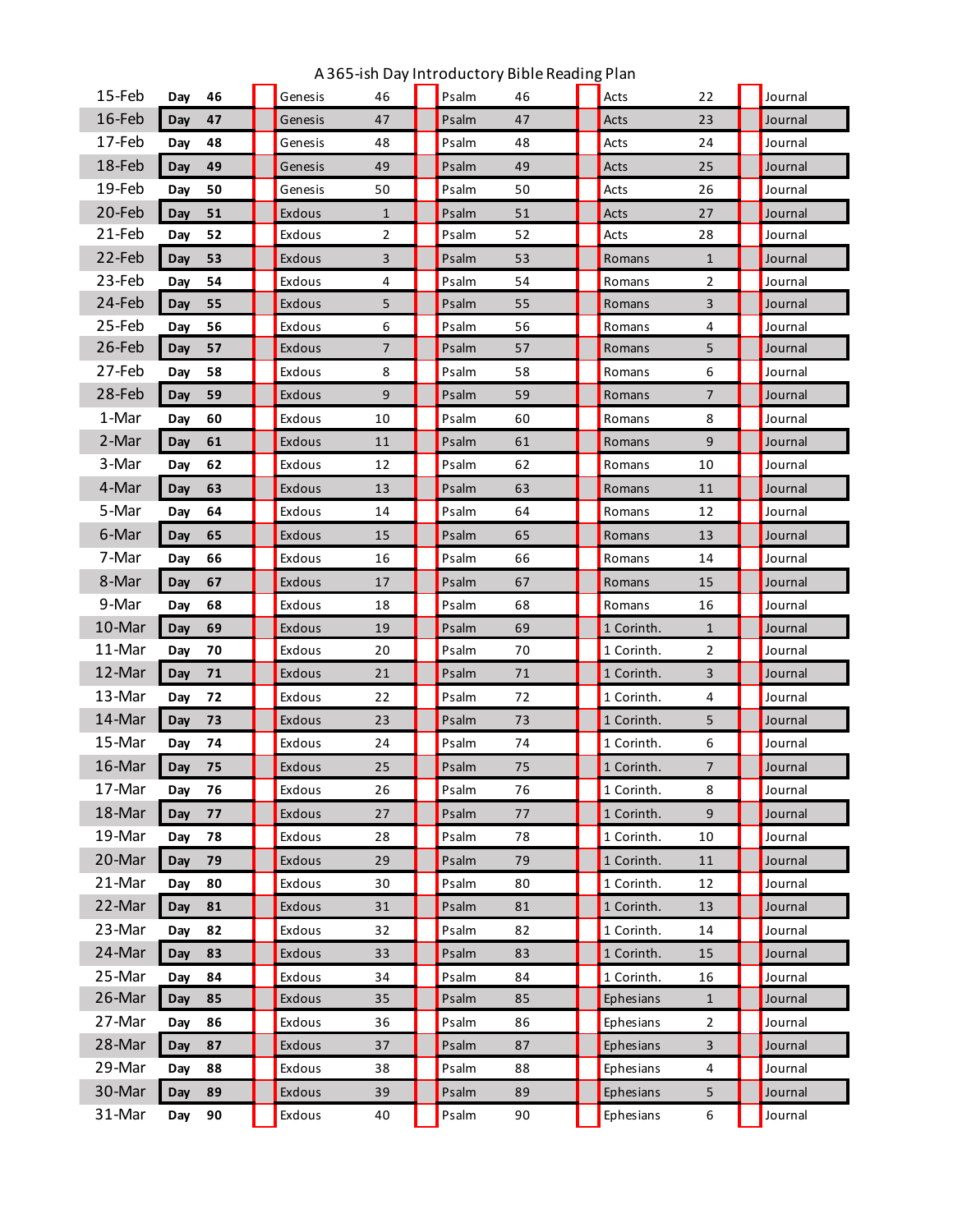A 365-ish Day Introductory Bible Reading Plan

| 1-Apr  | 91<br>Day  | Josuha   | $\mathbf{1}$   | Psalm | 91         | 1 Timothy  | $\mathbf{1}$   | Journal |
|--------|------------|----------|----------------|-------|------------|------------|----------------|---------|
| 2-Apr  | 92<br>Day  | Josuha   | $\overline{2}$ | Psalm | 92         | 1 Timothy  | $\overline{2}$ | Journal |
| 3-Apr  | Day<br>93  | Josuha   | 3              | Psalm | 93         | 1 Timothy  | 3              | Journal |
| 4-Apr  | 94<br>Day  | Josuha   | 4              | Psalm | 94         | 1 Timothy  | 4              | Journal |
| 5-Apr  | 95<br>Day  | Josuha   | 5              | Psalm | 95         | 1 Timothy  | 5              | Journal |
| 6-Apr  | Day<br>96  | Josuha   | 6              | Psalm | 96         | 1 Timothy  | 6              | Journal |
| 7-Apr  | 97<br>Day  | Josuha   | $\overline{7}$ | Psalm | 97         | Hebrews    | $\mathbf{1}$   | Journal |
| 8-Apr  | 98<br>Day  | Josuha   | 8              | Psalm | 98         | Hebrews    | 2              | Journal |
| 9-Apr  | 99<br>Day  | Josuha   | 9              | Psalm | 99         | Hebrews    | 3              | Journal |
| 10-Apr | 100<br>Day | Josuha   | 10             | Psalm | 100        | Hebrews    | 4              | Journal |
| 11-Apr | 101<br>Day | Josuha   | 11             | Psalm | 101        | Hebrews    | 5              | Journal |
| 12-Apr | Day<br>102 | Josuha   | 12             | Psalm | 102        | Hebrews    | 6              | Journal |
| 13-Apr | 103<br>Day | Josuha   | 13             | Psalm | 103        | Hebrews    | 7              | Journal |
| 14-Apr | Day<br>104 | Josuha   | 14             | Psalm | 104        | Hebrews    | 8              | Journal |
| 15-Apr | 105<br>Day | Josuha   | 15             | Psalm | 105        | Hebrews    | 9              | Journal |
| 16-Apr | Day<br>106 | Josuha   | 16             | Psalm | 106        | Hebrews    | 10             | Journal |
| 17-Apr | 107<br>Day | Josuha   | 17             | Psalm | 107        | Hebrews    | 11             | Journal |
| 18-Apr | Day<br>108 | Josuha   | 18             | Psalm | 108        | Hebrews    | 12             | Journal |
| 19-Apr | 109<br>Day | Josuha   | 19             | Psalm | 109        | Hebrews    | 13             | Journal |
| 20-Apr | Day<br>110 | Josuha   | 20             | Psalm | 110        | 1 Peter    | 1              | Journal |
| 21-Apr | 111<br>Day | Josuha   | 21             | Psalm | 111        | 1 Peter    | $\overline{2}$ | Journal |
| 22-Apr | Day<br>112 | Josuha   | 22             | Psalm | 112        | 1 Peter    | 3              | Journal |
| 23-Apr | 113<br>Day | Josuha   | 23             | Psalm | 113        | 1 Peter    | 4              | Journal |
| 24-Apr | Day<br>114 | Josuha   | 24             | Psalm | 114        | 1 Peter    | 5              | Journal |
| 25-Apr | Day<br>115 | Judges   | $\mathbf{1}$   | Psalm | 115        | James      | $\mathbf{1}$   | Journal |
| 26-Apr | 116<br>Day | Judges   | 2              | Psalm | 116        | James      | 2              | Journal |
| 27-Apr | Day<br>117 | Judges   | 3              | Psalm | 117        | James      | 3              | Journal |
| 28-Apr | 118<br>Day | Judges   | 4              | Psalm | 118        | James      | 4              | Journal |
| 29-Apr | 119<br>Day | Judges   | 5              | Psalm | 119:1-88   | James      | 5              | Journal |
| 30-Apr | Day 120    | Judges   | 6              | Psalm | 119:89-176 | Revelation | $\mathbf{1}$   | Journal |
| 1-May  | Day<br>121 | Judges   | 7              | Psalm | 120        | Revelation | $2 - 3$        | Journal |
| 2-May  | 122<br>Day | Judges   | 8              | Psalm | 121        | Revelation | $21 - 22$      | Journal |
| 3-May  | 123<br>Day | Judges   | 9              | Psalm | 122        | Matthew    | $\mathbf{1}$   | Journal |
| 4-May  | 124<br>Day | Judges   | 10             | Psalm | 123        | Matthew    | $\overline{2}$ | Journal |
| 5-May  | Day<br>125 | Judges   | 11             | Psalm | 124        | Matthew    | $\mathsf{3}$   | Journal |
| 6-May  | 126<br>Day | Judges   | 12             | Psalm | 125        | Matthew    | 4              | Journal |
| 7-May  | 127<br>Day | Judges   | 13             | Psalm | 126        | Matthew    | 5              | Journal |
| 8-May  | 128<br>Day | Judges   | 14             | Psalm | 127        | Matthew    | 6              | Journal |
| 9-May  | Day<br>129 | Judges   | 15             | Psalm | 128        | Matthew    | $\overline{7}$ | Journal |
| 10-May | 130<br>Day | Judges   | 16             | Psalm | 129        | Matthew    | 8              | Journal |
| 11-May | Day<br>131 | Judges   | 17             | Psalm | 130        | Matthew    | 9              | Journal |
| 12-May | 132<br>Day | Judges   | 18             | Psalm | 131        | Matthew    | 10             | Journal |
| 13-May | Day<br>133 | Judges   | 19             | Psalm | 132        | Matthew    | 11             | Journal |
| 14-May | 134<br>Day | Judges   | 20             | Psalm | 133        | Matthew    | 12             | Journal |
| 15-May | 135<br>Day | Judges   | 21             | Psalm | 134        | Matthew    | 13             | Journal |
| 16-May | 136<br>Day | 1 Samuel | $\mathbf{1}$   | Psalm | 135        | Matthew    | 14             | Journal |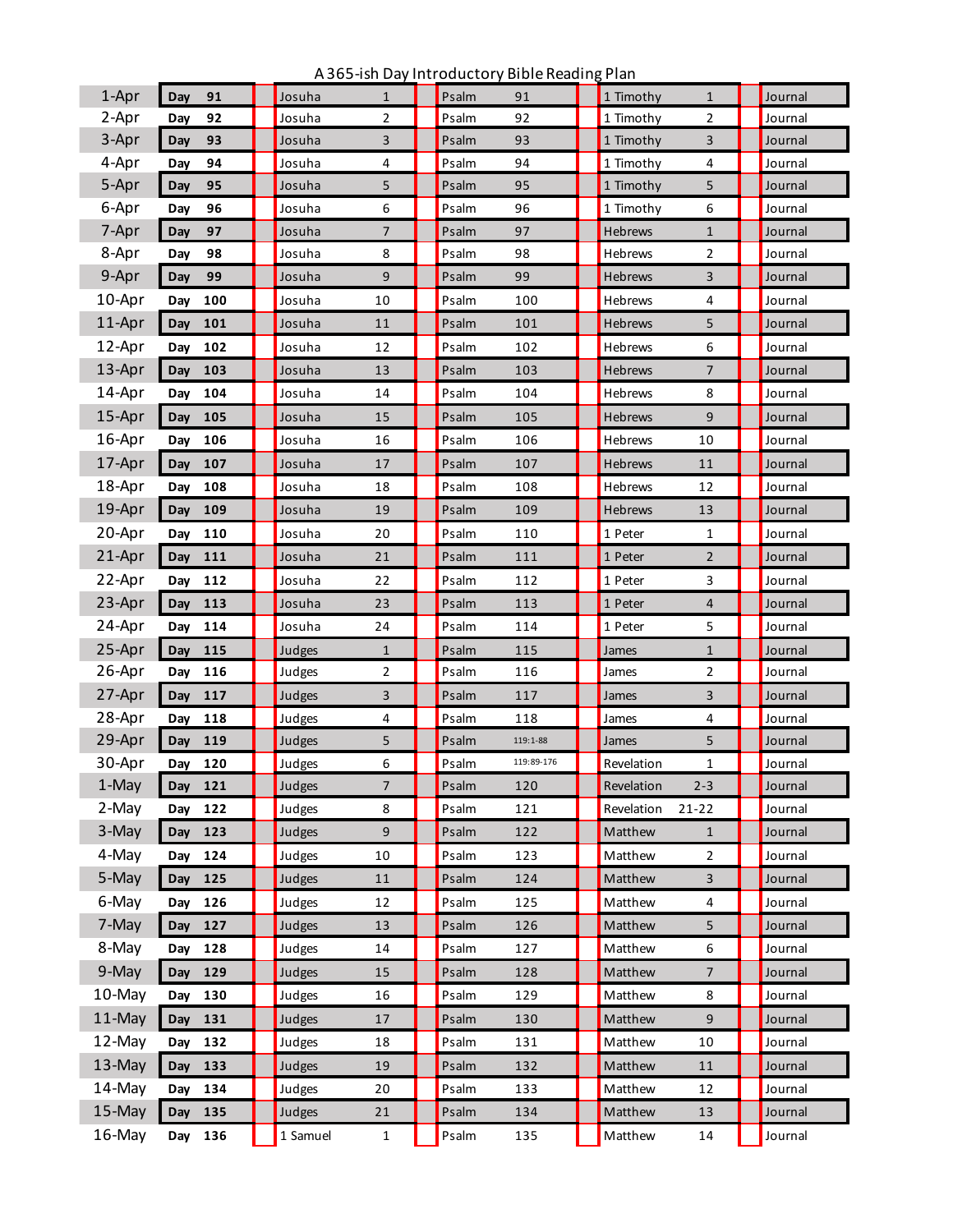| 17-May     | Day 137    | $\overline{2}$<br>1 Samuel | Psalm<br>136              | Matthew<br>15          | Journal |
|------------|------------|----------------------------|---------------------------|------------------------|---------|
| 18-May     | 138<br>Day | 3<br>1 Samuel              | Psalm<br>137              | Matthew<br>16          | Journal |
| 19-May     | 139<br>Day | $\overline{4}$<br>1 Samuel | 138<br>Psalm              | Matthew<br>17          | Journal |
| 20-May     | Day 140    | 1 Samuel<br>5              | Psalm<br>139              | Matthew<br>18          | Journal |
| 21-May     | 141<br>Day | 6<br>1 Samuel              | 140<br>Psalm              | Matthew<br>19          | Journal |
| 22-May     | 142<br>Day | $\overline{7}$<br>1 Samuel | Psalm<br>141              | Matthew<br>20          | Journal |
| 23-May     | 143<br>Day | 8<br>1 Samuel              | Psalm<br>142              | Matthew<br>21          | Journal |
| 24-May     | 144<br>Day | 9<br>1 Samuel              | Psalm<br>143              | Matthew<br>22          | Journal |
| 25-May     | 145<br>Day | 10<br>1 Samuel             | Psalm<br>144              | Matthew<br>23          | Journal |
| 26-May     | Day 146    | 1 Samuel<br>11             | Psalm<br>145              | Matthew<br>24          | Journal |
| 27-May     | Day<br>147 | 12<br>1 Samuel             | 146<br>Psalm              | Matthew<br>25          | Journal |
| 28-May     | 148<br>Day | 1 Samuel<br>13             | Psalm<br>147              | Matthew<br>26          | Journal |
| 29-May     | 149<br>Day | 14<br>1 Samuel             | Psalm<br>148              | Matthew<br>27          | Journal |
| 30-May     | 150<br>Day | 15<br>1 Samuel             | Psalm<br>149              | Matthew<br>28          | Journal |
| 31-May     | 151<br>Day | 16<br>1 Samuel             | Psalm<br>150              | Mark<br>$\mathbf{1}$   | Journal |
| $1-Jun$    | Day 152    | 1 Samuel<br>17             | Proverb<br>$\mathbf{1}$   | Mark<br>$\overline{2}$ | Journal |
| $2-Jun$    | Day<br>153 | 1 Samuel<br>18             | Proverb<br>$\overline{2}$ | Mark<br>3              | Journal |
| 3-Jun      | 154<br>Day | 19<br>1 Samuel             | Proverb<br>3              | 4<br>Mark              | Journal |
| 4-Jun      | Day<br>155 | 1 Samuel<br>20             | Proverb<br>4              | Mark<br>5              | Journal |
| 5-Jun      | 156<br>Day | 1 Samuel<br>21             | 5<br>Proverb              | 6<br>Mark              | Journal |
| 6-Jun      | Day<br>157 | 1 Samuel<br>22             | Proverb<br>6              | Mark<br>$\overline{7}$ | Journal |
| 7-Jun      | 158<br>Day | 1 Samuel<br>23             | Proverb<br>7              | Mark<br>8              | Journal |
| 8-Jun      | Day<br>159 | 1 Samuel<br>24             | Proverb<br>8              | 9<br>Mark              | Journal |
| 9-Jun      | 160<br>Day | 1 Samuel<br>25             | 9<br>Proverb              | 10<br>Mark             | Journal |
| $10$ -Jun  | 161<br>Day | 1 Samuel<br>26             | Proverb<br>10             | Mark<br>11             | Journal |
| $11$ -Jun  | 162<br>Day | 27<br>1 Samuel             | Proverb<br>11             | Mark<br>12             | Journal |
| 12-Jun     | Day<br>163 | 1 Samuel<br>28             | Proverb<br>12             | Mark<br>13             | Journal |
| $13 - Jun$ | 164<br>Day | 1 Samuel<br>29             | Proverb<br>13             | Mark<br>14             | Journal |
| $14$ -Jun  | Day<br>165 | 1 Samuel<br>30             | Proverb<br>14             | Mark<br>15             | Journal |
| $15$ -Jun  | Day<br>166 | 1 Samuel<br>31             | Proverb<br>15             | Mark<br>16             | Journal |
| $16$ -Jun  | 167<br>Day | 2 Samuel<br>$\mathbf{1}$   | Proverb<br>16             | John<br>$\mathbf{1}$   | Journal |
| 17-Jun     | 168<br>Day | $\overline{2}$<br>2 Samuel | 17<br>Proverb             | $\overline{2}$<br>John | Journal |
| 18-Jun     | 169<br>Day | $\mathsf{3}$<br>2 Samuel   | Proverb<br>18             | $\overline{3}$<br>John | Journal |
| 19-Jun     | 170<br>Day | 2 Samuel<br>4              | 19<br>Proverb             | 4<br>John              | Journal |
| $20 - Jun$ | 171<br>Day | 2 Samuel<br>5              | Proverb<br>20             | John<br>5              | Journal |
| $21$ -Jun  | 172<br>Day | 2 Samuel<br>6              | Proverb<br>21             | 6<br>John              | Journal |
| 22-Jun     | 173<br>Day | 2 Samuel<br>$\overline{7}$ | Proverb<br>22             | John<br>$\overline{7}$ | Journal |
| 23-Jun     | 174<br>Day | 2 Samuel<br>8              | 23<br>Proverb             | 8<br>John              | Journal |
| $24$ -Jun  | 175<br>Day | 9<br>2 Samuel              | Proverb<br>24             | 9<br>John              | Journal |
| 25-Jun     | 176<br>Day | 2 Samuel<br>10             | 25<br>Proverb             | 10<br>John             | Journal |
| $26$ -Jun  | 177<br>Day | 2 Samuel<br>11             | Proverb<br>26             | John<br>11             | Journal |
| 27-Jun     | 178<br>Day | 2 Samuel<br>12             | 27<br>Proverb             | 12<br>John             | Journal |
| 28-Jun     | 179<br>Day | 2 Samuel<br>13             | Proverb<br>28             | John<br>13             | Journal |
| 29-Jun     | 180<br>Day | 2 Samuel<br>14             | 29<br>Proverb             | John<br>14             | Journal |
| 30-Jun     | 181<br>Day | 2 Samuel<br>15             | Proverb<br>30             | John<br>15             | Journal |
|            |            |                            |                           |                        |         |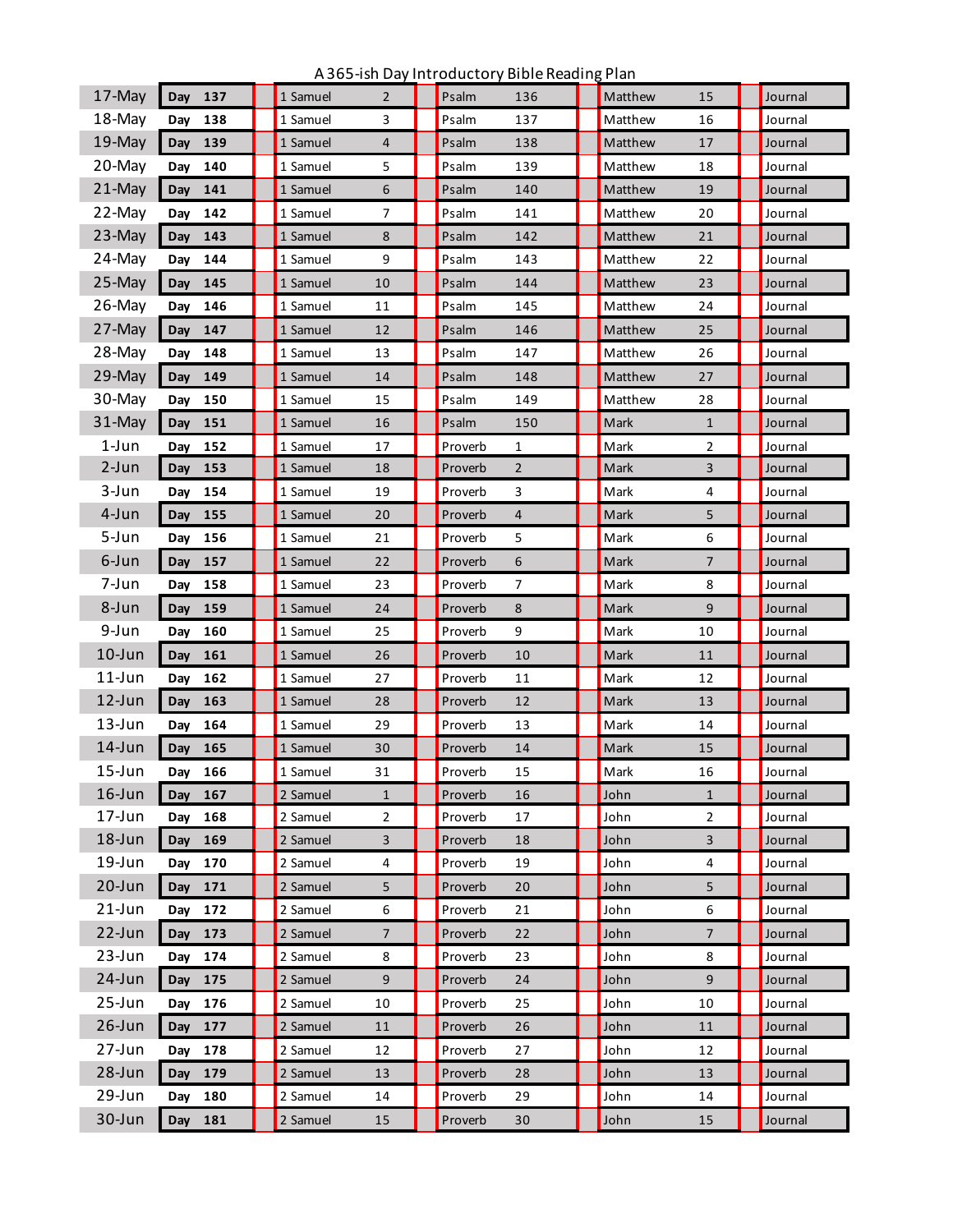| $1$ -Jul  | Day | 182     | 2 Samuel | 16             | Proverb | 31           | John        | 16                      | Journal |
|-----------|-----|---------|----------|----------------|---------|--------------|-------------|-------------------------|---------|
| $2$ -Jul  | Day | 183     | 2 Samuel | 17             | Psalm   | $\mathbf{1}$ | John        | 17                      | Journal |
| $3-Jul$   | Day | 184     | 2 Samuel | 18             | Psalm   | 2            | John        | 18                      | Journal |
| $4$ -Jul  | Day | 185     | 2 Samuel | 19             | Psalm   | 3            | John        | 19                      | Journal |
| 5-Jul     | Day | 186     | 2 Samuel | 20             | Psalm   | 4            | John        | 20                      | Journal |
| 6-Jul     | Day | 187     | 2 Samuel | 21             | Psalm   | 5            | John        | 21                      | Journal |
| 7-Jul     | Day | 188     | 2 Samuel | 22             | Psalm   | 6            | 2 Corinth.  | 1                       | Journal |
| 8-Jul     | Day | 189     | 2 Samuel | 23             | Psalm   | 7            | 2 Corinth.  | $\overline{2}$          | Journal |
| $9$ -Jul  | Day | 190     | 2 Samuel | 24             | Psalm   | 8            | 2 Corinth.  | 3                       | Journal |
| $10$ -Jul | Day | 191     | 1 Kings  | $\mathbf{1}$   | Psalm   | 9            | 2 Corinth.  | $\overline{4}$          | Journal |
| $11$ -Jul | Day | 192     | 1 Kings  | 2              | Psalm   | 10           | 2 Corinth.  | 5                       | Journal |
| $12$ -Jul | Day | 193     | 1 Kings  | 3              | Psalm   | 11           | 2 Corinth.  | 6                       | Journal |
| $13$ -Jul | Day | 194     | 1 Kings  | 4              | Psalm   | 12           | 2 Corinth.  | 7                       | Journal |
| $14$ -Jul | Day | 195     | 1 Kings  | 5              | Psalm   | 13           | 2 Corinth.  | 8                       | Journal |
| $15$ -Jul | Day | 196     | 1 Kings  | 6              | Psalm   | 14           | 2 Corinth.  | 9                       | Journal |
| $16$ -Jul | Day | 197     | 1 Kings  | $\overline{7}$ | Psalm   | 15           | 2 Corinth.  | 10                      | Journal |
| $17$ -Jul | Day | 198     | 1 Kings  | 8              | Psalm   | 16           | 2 Corinth.  | 11                      | Journal |
| $18$ -Jul | Day | 199     | 1 Kings  | 9              | Psalm   | 17           | 2 Corinth.  | 12                      | Journal |
| $19$ -Jul | Day | 200     | 1 Kings  | 10             | Psalm   | 18           | 2 Corinth.  | 13                      | Journal |
| $20$ -Jul | Day | 201     | 1 Kings  | 11             | Psalm   | 19           | Galatians   | $\mathbf{1}$            | Journal |
| $21$ -Jul | Day | 202     | 1 Kings  | 12             | Psalm   | 20           | Galatians   | 2                       | Journal |
| $22$ -Jul | Day | 203     | 1 Kings  | 13             | Psalm   | 21           | Galatians   | 3                       | Journal |
| $23$ -Jul | Day | 204     | 1 Kings  | 14             | Psalm   | 22           | Galatians   | 4                       | Journal |
| $24$ -Jul | Day | 205     | 1 Kings  | 15             | Psalm   | 23           | Galatians   | 5                       | Journal |
| $25$ -Jul | Day | 206     | 1 Kings  | 16             | Psalm   | 24           | Galatians   | 6                       | Journal |
| $26$ -Jul | Day | 207     | 1 Kings  | 17             | Psalm   | 25           | Philippians | $\mathbf{1}$            | Journal |
| $27$ -Jul | Day | 208     | 1 Kings  | 18             | Psalm   | 26           | Philippians | 2                       | Journal |
| $28$ -Jul | Day | 209     | 1 Kings  | 19             | Psalm   | 27           | Philippians | 3                       | Journal |
| $29$ -Jul | Day | 210     | 1 Kings  | 20             | Psalm   | 28           | Philippians | 4                       | Journal |
| $30$ -Jul | Day | 211     | 1 Kings  | 21             | Psalm   | 29           | Colossians  | $\mathbf{1}$            | Journal |
| $31$ -Jul |     | Day 212 | 1 Kings  | 22             | Psalm   | 30           | Colossians  | $\overline{2}$          | Journal |
| 1-Aug     | Day | 213     | 2 Kings  | $\mathbf{1}$   | Psalm   | 31           | Colossians  | $\overline{\mathbf{3}}$ | Journal |
| 2-Aug     |     | Day 214 | 2 Kings  | $\overline{2}$ | Psalm   | 32           | Colossians  | 4                       | Journal |
| 3-Aug     | Day | 215     | 2 Kings  | 3              | Psalm   | 33           | 1 Thess.    | $\mathbf{1}$            | Journal |
| 4-Aug     | Day | 216     | 2 Kings  | 4              | Psalm   | 34           | 1 Thess.    | $\overline{2}$          | Journal |
| 5-Aug     | Day | 217     | 2 Kings  | 5              | Psalm   | 35           | 1 Thess.    | $\overline{\mathbf{3}}$ | Journal |
| 6-Aug     | Day | 218     | 2 Kings  | 6              | Psalm   | 36           | 1 Thess.    | 4                       | Journal |
| 7-Aug     | Day | 219     | 2 Kings  | $\overline{7}$ | Psalm   | 37           | 1 Thess.    | 5                       | Journal |
| 8-Aug     | Day | 220     | 2 Kings  | 8              | Psalm   | 38           | 2 Thess.    | $\mathbf{1}$            | Journal |
| 9-Aug     | Day | 221     | 2 Kings  | 9              | Psalm   | 39           | 2 Thess.    | $\overline{2}$          | Journal |
| 10-Aug    | Day | 222     | 2 Kings  | 10             | Psalm   | 40           | 2 Thess.    | 3                       | Journal |
| 11-Aug    | Day | 223     | 2 Kings  | 11             | Psalm   | 41           | 2 Timothy   | $\mathbf{1}$            | Journal |
| 12-Aug    | Day | 224     | 2 Kings  | 12             | Psalm   | 42           | 2 Timothy   | $\overline{2}$          | Journal |
| 13-Aug    | Day | 225     | 2 Kings  | 13             | Psalm   | 43           | 2 Timothy   | $\mathbf{3}$            | Journal |
| 14-Aug    |     | Day 226 | 2 Kings  | 14             | Psalm   | 44           | 2 Timothy   | $\overline{4}$          | Journal |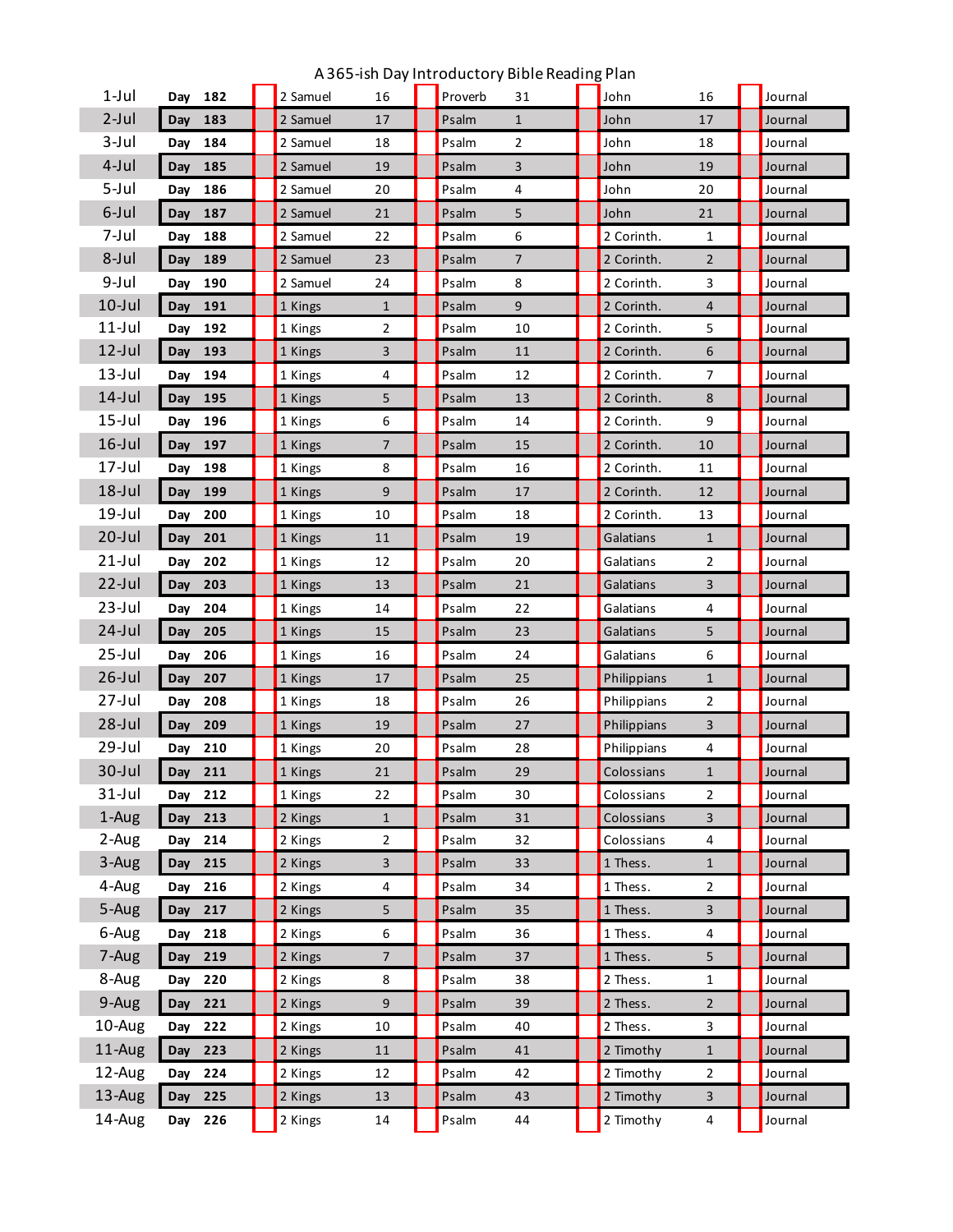| $15-Aug$ | Day<br>227 | 2 Kings<br>15                  | Psalm<br>45 | Titus<br>$\mathbf{1}$    | Journal |
|----------|------------|--------------------------------|-------------|--------------------------|---------|
| 16-Aug   | 228<br>Day | 2 Kings<br>16                  | Psalm<br>46 | 2<br>Titus               | Journal |
| 17-Aug   | Day<br>229 | 17<br>2 Kings                  | Psalm<br>47 | 3<br>Titus               | Journal |
| 18-Aug   | 230<br>Day | 2 Kings<br>18                  | Psalm<br>48 | Philemon<br>1            | Journal |
| 19-Aug   | Day<br>231 | 19<br>2 Kings                  | 49<br>Psalm | 2 Peter<br>$\mathbf{1}$  | Journal |
| 20-Aug   | 232<br>Day | 20<br>2 Kings                  | 50<br>Psalm | 2 Peter<br>2             | Journal |
| 21-Aug   | Day<br>233 | 21<br>2 Kings                  | Psalm<br>51 | 3<br>2 Peter             | Journal |
| 22-Aug   | 234<br>Day | 2 Kings<br>22                  | Psalm<br>52 | 1 John<br>$\mathbf{1}$   | Journal |
| 23-Aug   | Day<br>235 | 23<br>2 Kings                  | 53<br>Psalm | $\overline{2}$<br>1 John | Journal |
| 24-Aug   | 236<br>Day | 24<br>2 Kings                  | Psalm<br>54 | 3<br>1 John              | Journal |
| 25-Aug   | Day<br>237 | 25<br>2 Kings                  | 55<br>Psalm | 1 John<br>4              | Journal |
| 26-Aug   | 238<br>Day | $\mathbf{1}$<br>Ezra           | Psalm<br>56 | 5<br>1 John              | Journal |
| 27-Aug   | Day<br>239 | $\overline{2}$<br>Ezra         | 57<br>Psalm | 2 John<br>$\mathbf{1}$   | Journal |
| 28-Aug   | 240<br>Day | 3<br>Ezra                      | Psalm<br>58 | 3 John<br>1              | Journal |
| 29-Aug   | Day<br>241 | 4<br>Ezra                      | Psalm<br>59 | Jude<br>$\mathbf{1}$     | Journal |
| 30-Aug   | 242<br>Day | 5<br>Ezra                      | Psalm<br>60 | Revelation<br>1          | Journal |
| 31-Aug   | Day<br>243 | 6<br>Ezra                      | 61<br>Psalm | Revelation<br>$2 - 3$    | Journal |
| 1-Sep    | 244<br>Day | $\overline{7}$<br>Ezra         | Psalm<br>62 | Revelation<br>$21 - 22$  | Journal |
| 2-Sep    | Day<br>245 | 8<br>Ezra                      | 63<br>Psalm | Luke<br>$\mathbf{1}$     | Journal |
| 3-Sep    | 246<br>Day | 9<br>Ezra                      | Psalm<br>64 | 2<br>Luke                | Journal |
| 4-Sep    | Day<br>247 | 10<br>Ezra                     | 65<br>Psalm | Luke<br>3                | Journal |
| 5-Sep    | 248<br>Day | Nehemiah<br>1                  | Psalm<br>66 | Luke<br>4                | Journal |
| 6-Sep    | Day<br>249 | Nehemiah<br>$\overline{2}$     | 67<br>Psalm | Luke<br>5                | Journal |
| 7-Sep    | 250<br>Day | 3<br>Nehemiah                  | Psalm<br>68 | 6<br>Luke                | Journal |
| 8-Sep    | Day<br>251 | Nehemiah<br>$\overline{4}$     | 69<br>Psalm | Luke<br>7                | Journal |
| 9-Sep    | 252<br>Day | 5<br>Nehemiah                  | 70<br>Psalm | Luke<br>8                | Journal |
| 10-Sep   | Day<br>253 | 6<br>Nehemiah                  | Psalm<br>71 | Luke<br>9                | Journal |
| 11-Sep   | 254<br>Day | $\overline{7}$<br>Nehemiah     | 72<br>Psalm | Luke<br>10               | Journal |
| 12-Sep   | Day<br>255 | Nehemiah<br>8                  | Psalm<br>73 | Luke<br>11               | Journal |
| 13-Sep   | Day<br>256 | 9<br>Nehemiah                  | Psalm<br>74 | 12<br>Luke               | Journal |
| 14-Sep   | Day<br>257 | Nehemiah<br>10                 | Psalm<br>75 | Luke<br>13               | Journal |
| 15-Sep   | 258<br>Day | Nehemiah<br>11                 | 76<br>Psalm | Luke<br>14               | Journal |
| 16-Sep   | 259<br>Day | Nehemiah<br>12                 | Psalm<br>77 | Luke<br>15               | Journal |
| 17-Sep   | 260<br>Day | Nehemiah<br>13                 | 78<br>Psalm | 16<br>Luke               | Journal |
| 18-Sep   | Day<br>261 | Job<br>$\mathbf{1}$            | Psalm<br>79 | Luke<br>17               | Journal |
| 19-Sep   | 262<br>Day | $\overline{2}$<br>Job          | 80<br>Psalm | Luke<br>18               | Journal |
| 20-Sep   | 263<br>Day | 3<br>Job                       | Psalm<br>81 | Luke<br>19               | Journal |
| 21-Sep   | 264<br>Day | 40<br>Job                      | 82<br>Psalm | 20<br>Luke               | Journal |
| 22-Sep   | 265<br>Day | Job<br>41                      | Psalm<br>83 | Luke<br>21               | Journal |
| 23-Sep   | 266<br>Day | 42<br>Job                      | Psalm<br>84 | Luke<br>22               | Journal |
| 24-Sep   | Day<br>267 | Ecclesiastes<br>$\mathbf{1}$   | Psalm<br>85 | Luke<br>23               | Journal |
| 25-Sep   | 268<br>Day | $\overline{2}$<br>Ecclesiastes | Psalm<br>86 | Luke<br>24               | Journal |
| 26-Sep   | 269<br>Day | 3<br>Ecclesiastes              | Psalm<br>87 | Acts<br>$\mathbf{1}$     | Journal |
| 27-Sep   | Day<br>270 | 4<br>Ecclesiastes              | Psalm<br>88 | $\overline{2}$<br>Acts   | Journal |
| 28-Sep   | Day 271    | Ecclesiastes<br>5              | Psalm<br>89 | Acts<br>3                | Journal |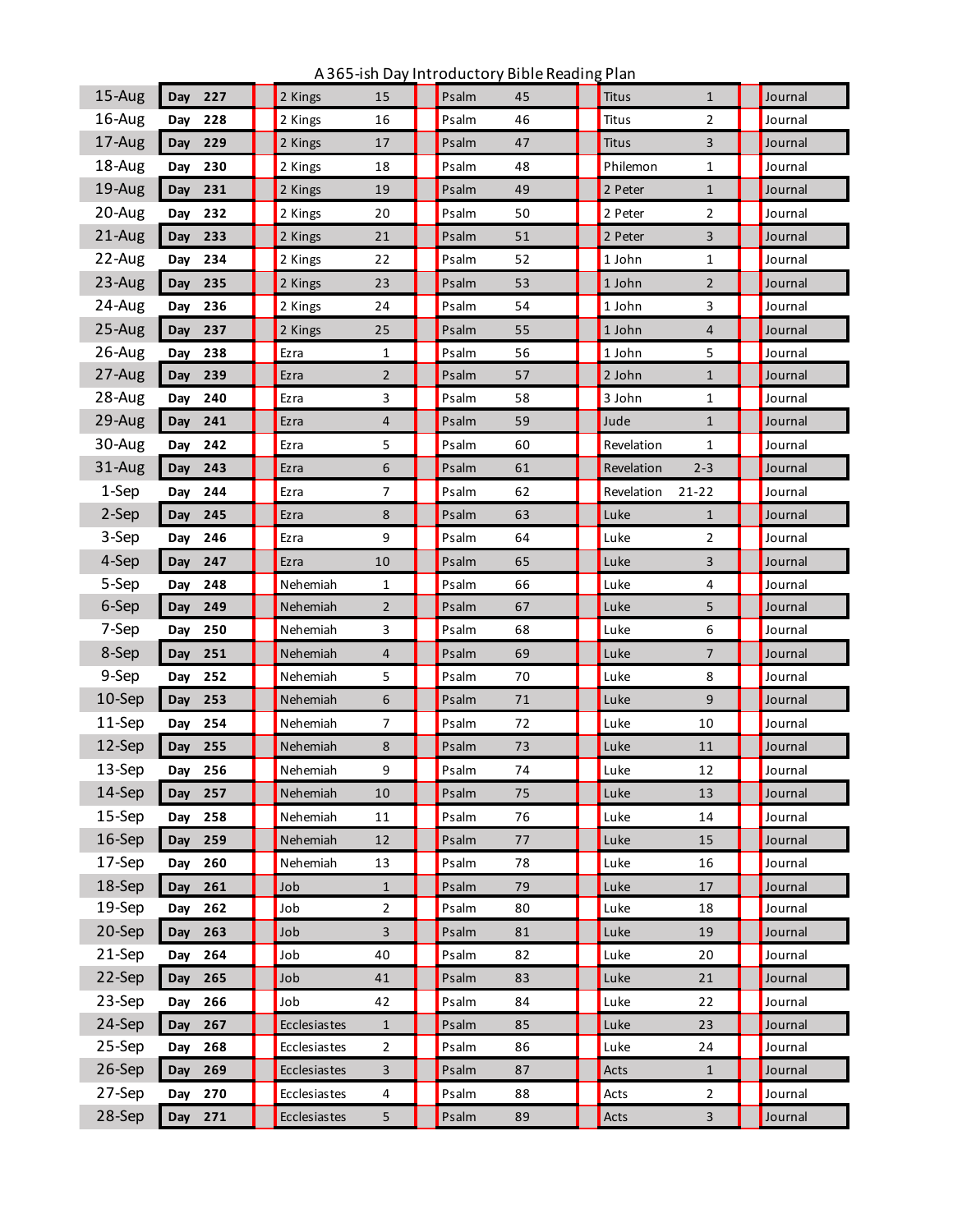| 29-Sep    | Day | 272     | Ecclesiastes | 6              | Psalm | 90         | Acts       | 4              | Journal |
|-----------|-----|---------|--------------|----------------|-------|------------|------------|----------------|---------|
| 30-Sep    | Day | 273     | Ecclesiastes | $\overline{7}$ | Psalm | 91         | Acts       | 5              | Journal |
| 1-Oct     | Day | 274     | Ecclesiastes | 8              | Psalm | 92         | Acts       | 6              | Journal |
| 2-Oct     | Day | 275     | Ecclesiastes | 9              | Psalm | 93         | Acts       | $\overline{7}$ | Journal |
| 3-Oct     | Day | 276     | Ecclesiastes | 10             | Psalm | 94         | Acts       | 8              | Journal |
| 4-Oct     | Day | 277     | Ecclesiastes | 11             | Psalm | 95         | Acts       | 9              | Journal |
| 5-Oct     | Day | 278     | Ecclesiastes | 12             | Psalm | 96         | Acts       | 10             | Journal |
| 6-Oct     | Day | 279     | Isaiah       | 52             | Psalm | 97         | Acts       | 11             | Journal |
| 7-Oct     | Day | 280     | Isaiah       | 53             | Psalm | 98         | Acts       | 12             | Journal |
| 8-Oct     | Day | 281     | Jeremiah     | $\mathbf{1}$   | Psalm | 99         | Acts       | 13             | Journal |
| 9-Oct     | Day | 282     | Jeremiah     | $\overline{2}$ | Psalm | 100        | Acts       | 14             | Journal |
| $10$ -Oct | Day | 283     | Jeremiah     | 3              | Psalm | 101        | Acts       | 15             | Journal |
| 11-Oct    | Day | 284     | Jeremiah     | 4              | Psalm | 102        | Acts       | 16             | Journal |
| $12$ -Oct | Day | 285     | Jeremiah     | 5              | Psalm | 103        | Acts       | 17             | Journal |
| $13-Oct$  | Day | 286     | Jeremiah     | 6              | Psalm | 104        | Acts       | 18             | Journal |
| 14-Oct    | Day | 287     | Jeremiah     | $\overline{7}$ | Psalm | 105        | Acts       | 19             | Journal |
| 15-Oct    | Day | 288     | Jeremiah     | 8              | Psalm | 106        | Acts       | 20             | Journal |
| 16-Oct    | Day | 289     | Jeremiah     | 9              | Psalm | 107        | Acts       | 21             | Journal |
| 17-Oct    | Day | 290     | Jeremiah     | 10             | Psalm | 108        | Acts       | 22             | Journal |
| 18-Oct    | Day | 291     | Jeremiah     | 11             | Psalm | 109        | Acts       | 23             | Journal |
| $19$ -Oct | Day | 292     | Jeremiah     | 12             | Psalm | 110        | Acts       | 24             | Journal |
| $20$ -Oct | Day | 293     | Jeremiah     | 13             | Psalm | 111        | Acts       | 25             | Journal |
| 21-Oct    | Day | 294     | Jeremiah     | 14             | Psalm | 112        | Acts       | 26             | Journal |
| 22-Oct    | Day | 295     | Jeremiah     | 15             | Psalm | 113        | Acts       | 27             | Journal |
| $23-Oct$  | Day | 296     | Jeremiah     | 16             | Psalm | 114        | Acts       | 28             | Journal |
| 24-Oct    | Day | 297     | Jeremiah     | 17             | Psalm | 115        | Romans     | $\mathbf{1}$   | Journal |
| 25-Oct    | Day | 298     | Jeremiah     | 18             | Psalm | 116        | Romans     | 2              | Journal |
| $26$ -Oct | Day | 299     | Jeremiah     | 19             | Psalm | 117        | Romans     | 3              | Journal |
| $27-Oct$  | Day | 300     | Jeremiah     | 20             | Psalm | 118        | Romans     | 4              | Journal |
| 28-Oct    | Day | 301     | Jeremiah     | 21             | Psalm | 119:1-88   | Romans     | 5              | Journal |
| 29-Oct    |     | Day 302 | Jeremiah     | 22             | Psalm | 119:89-176 | Romans     | 6              | Journal |
| 30-Oct    | Day | 303     | Jeremiah     | 23             | Psalm | 120        | Romans     | $\overline{7}$ | Journal |
| 31-Oct    | Day | 304     | Jeremiah     | 24             | Psalm | 121        | Romans     | 8              | Journal |
| 1-Nov     | Day | 305     | Jeremiah     | 25             | Psalm | 122        | Romans     | 9              | Journal |
| 2-Nov     | Day | 306     | Jeremiah     | 26             | Psalm | 123        | Romans     | 10             | Journal |
| 3-Nov     | Day | 307     | Jeremiah     | 27             | Psalm | 124        | Romans     | 11             | Journal |
| 4-Nov     | Day | 308     | Jeremiah     | 28             | Psalm | 125        | Romans     | 12             | Journal |
| 5-Nov     | Day | 309     | Jeremiah     | 29             | Psalm | 126        | Romans     | 13             | Journal |
| 6-Nov     | Day | 310     | Jeremiah     | 30             | Psalm | 127        | Romans     | 14             | Journal |
| 7-Nov     | Day | 311     | Jeremiah     | 31             | Psalm | 128        | Romans     | 15             | Journal |
| 8-Nov     | Day | 312     | Jeremiah     | 32             | Psalm | 129        | Romans     | 16             | Journal |
| 9-Nov     | Day | 313     | Jeremiah     | 33             | Psalm | 130        | 1 Corinth. | $\mathbf{1}$   | Journal |
| 10-Nov    | Day | 314     | Jeremiah     | 34             | Psalm | 131        | 1 Corinth. | $\overline{2}$ | Journal |
| 11-Nov    | Day | 315     | Jeremiah     | 35             | Psalm | 132        | 1 Corinth. | 3              | Journal |
| 12-Nov    |     | Day 316 | Jeremiah     | 36             | Psalm | 133        | 1 Corinth. | $\overline{4}$ | Journal |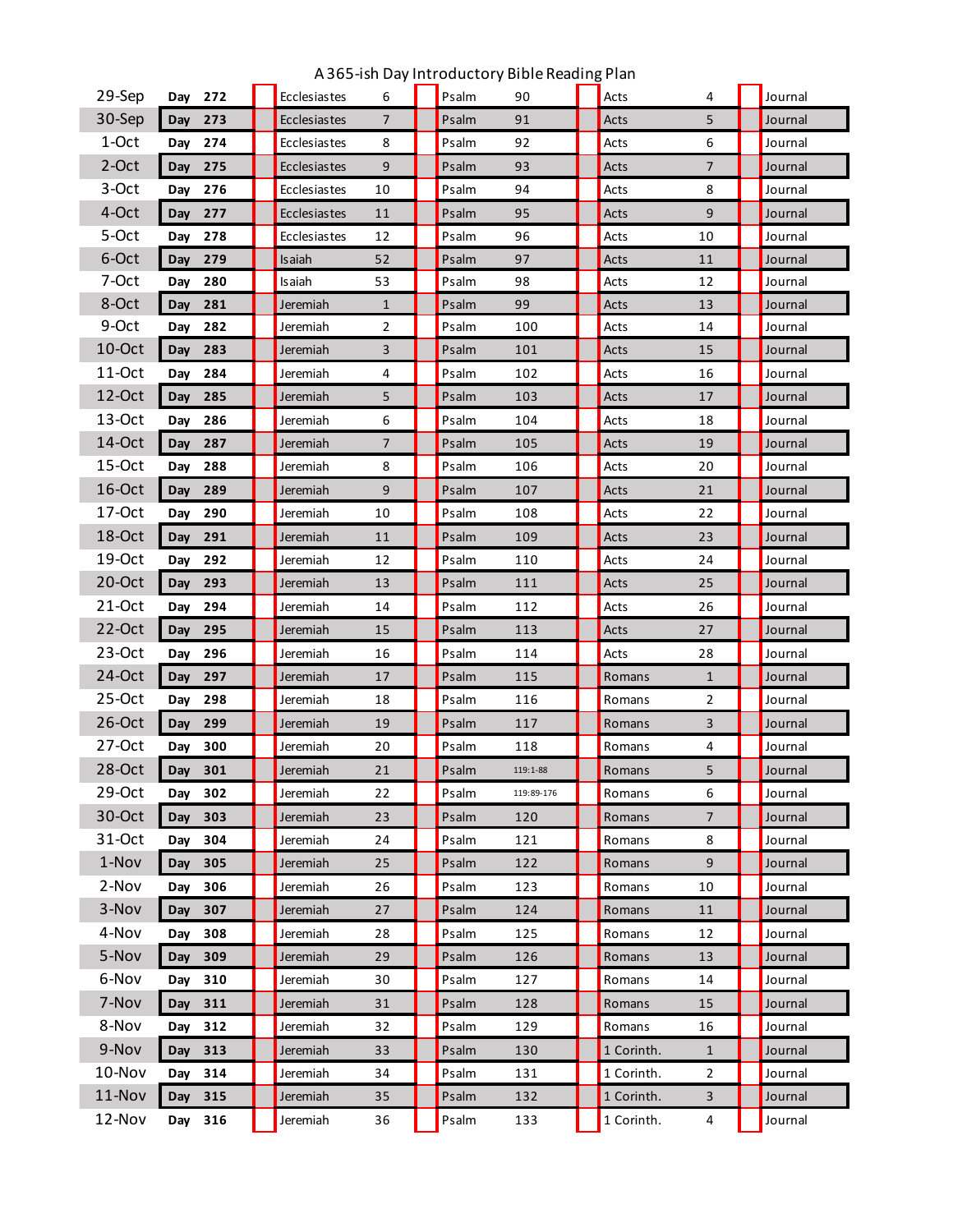| $13-Nov$ | Day 317    | Jeremiah | 37             | Psalm   | 134            | 1 Corinth.     | 5              | Journal |
|----------|------------|----------|----------------|---------|----------------|----------------|----------------|---------|
|          |            |          |                |         |                |                |                |         |
| 14-Nov   | 318<br>Day | Jeremiah | 38             | Psalm   | 135            | 1 Corinth.     | 6              | Journal |
| 15-Nov   | 319<br>Day | Jeremiah | 39             | Psalm   | 136            | 1 Corinth.     | $\overline{7}$ | Journal |
| 16-Nov   | 320<br>Day | Jeremiah | 40             | Psalm   | 137            | 1 Corinth.     | 8              | Journal |
| 17-Nov   | 321<br>Day | Jeremiah | 41             | Psalm   | 138            | 1 Corinth.     | 9              | Journal |
| 18-Nov   | 322<br>Day | Jeremiah | 42             | Psalm   | 139            | 1 Corinth.     | 10             | Journal |
| 19-Nov   | 323<br>Day | Jeremiah | 43             | Psalm   | 140            | 1 Corinth.     | 11             | Journal |
| 20-Nov   | 324<br>Day | Jeremiah | 44             | Psalm   | 141            | 1 Corinth.     | 12             | Journal |
| 21-Nov   | 325<br>Day | Jeremiah | 45             | Psalm   | 142            | 1 Corinth.     | 13             | Journal |
| 22-Nov   | 326<br>Day | Jeremiah | 46             | Psalm   | 143            | 1 Corinth.     | 14             | Journal |
| 23-Nov   | 327<br>Day | Jeremiah | 47             | Psalm   | 144            | 1 Corinth.     | 15             | Journal |
| 24-Nov   | 328<br>Day | Jeremiah | 48             | Psalm   | 145            | 1 Corinth.     | 16             | Journal |
| 25-Nov   | 329<br>Day | Jeremiah | 49             | Psalm   | 146            | Ephesians      | $\mathbf{1}$   | Journal |
| 26-Nov   | 330<br>Day | Jeremiah | 50             | Psalm   | 147            | Ephesians      | 2              | Journal |
| 27-Nov   | 331<br>Day | Jeremiah | 51             | Psalm   | 148            | Ephesians      | $\overline{3}$ | Journal |
| 28-Nov   | Day 332    | Jeremiah | 52             | Psalm   | 149            | Ephesians      | 4              | Journal |
| 29-Nov   | Day<br>333 | Daniel   | $\mathbf{1}$   | Psalm   | 150            | Ephesians      | 5              | Journal |
| 30-Nov   | Day<br>334 | Daniel   | $\overline{2}$ | Proverb | 1              | Ephesians      | 6              | Journal |
| 1-Dec    | 335<br>Day | Daniel   | 3              | Proverb | $\overline{2}$ | 1 Timothy      | $\mathbf{1}$   | Journal |
| 2-Dec    | 336<br>Day | Daniel   | 4              | Proverb | 3              | 1 Timothy      | 2              | Journal |
| 3-Dec    | Day<br>337 | Daniel   | 5              | Proverb | 4              | 1 Timothy      | 3              | Journal |
| 4-Dec    | 338<br>Day | Daniel   | 6              | Proverb | 5              | 1 Timothy      | 4              | Journal |
| 5-Dec    | Day<br>339 | Hosea    | $\mathbf{1}$   | Proverb | 6              | 1 Timothy      | 5              | Journal |
| 6-Dec    | 340<br>Day | Hosea    | 2              | Proverb | 7              | 1 Timothy      | 6              | Journal |
| 7-Dec    | 341<br>Day | Hosea    | 3              | Proverb | 8              | <b>Hebrews</b> | $\mathbf{1}$   | Journal |
| 8-Dec    | 342<br>Day | Hosea    | 4              | Proverb | 9              | Hebrews        | $\overline{2}$ | Journal |
| 9-Dec    | 343<br>Day | Hosea    | 5              | Proverb | 10             | <b>Hebrews</b> | 3              | Journal |
| 10-Dec   | 344<br>Day | Hosea    | 6              | Proverb | 11             | Hebrews        | 4              | Journal |
| 11-Dec   | 345<br>Day | Hosea    | 7              | Proverb | 12             | <b>Hebrews</b> | 5              | Journal |
| 12-Dec   | 346<br>Day | Hosea    | 8              | Proverb | 13             | <b>Hebrews</b> | 6              | Journal |
| 13-Dec   | 347<br>Day | Hosea    | 9              | Proverb | 14             | Hebrews        | $\overline{7}$ | Journal |
| 14-Dec   | 348<br>Day | Hosea    | 10             | Proverb | 15             | Hebrews        | 8              | Journal |
| 15-Dec   | 349<br>Day | Hosea    | 11             | Proverb | 16             | <b>Hebrews</b> | 9              | Journal |
| 16-Dec   | 350<br>Day | Hosea    | 12             | Proverb | 17             | <b>Hebrews</b> | 10             | Journal |
| 17-Dec   | Day<br>351 | Hosea    | 13             | Proverb | 18             | Hebrews        | 11             | Journal |
| 18-Dec   | 352<br>Day | Hosea    | 14             | Proverb | 19             | Hebrews        | 12             | Journal |
| 19-Dec   | Day<br>353 | Amos     | $\mathbf{1}$   | Proverb | 20             | <b>Hebrews</b> | 13             | Journal |
| 20-Dec   | 354<br>Day | Amos     | $\overline{2}$ | Proverb | 21             | 1 Peter        | $\mathbf{1}$   | Journal |
| 21-Dec   | 355<br>Day | Amos     | 3              | Proverb | 22             | 1 Peter        | $\overline{2}$ | Journal |
| 22-Dec   | 356<br>Day | Amos     | 4              | Proverb | 23             | 1 Peter        | 3              | Journal |
| 23-Dec   | Day<br>357 | Amos     | 5              | Proverb | 24             | 1 Peter        | $\overline{4}$ | Journal |
| 24-Dec   | 358<br>Day | Amos     | 6              | Proverb | 25             | 1 Peter        | 5              | Journal |
| 25-Dec   | 359<br>Day | Amos     | 7              | Proverb | 26             | James          | $\mathbf{1}$   | Journal |
| 26-Dec   | 360<br>Day | Amos     | 8              | Proverb | 27             | James          | $\overline{2}$ | Journal |
| 27-Dec   | Day 361    | Amos     | 9              | Proverb | 28             | James          | 3              | Journal |
|          |            |          |                |         |                |                |                |         |